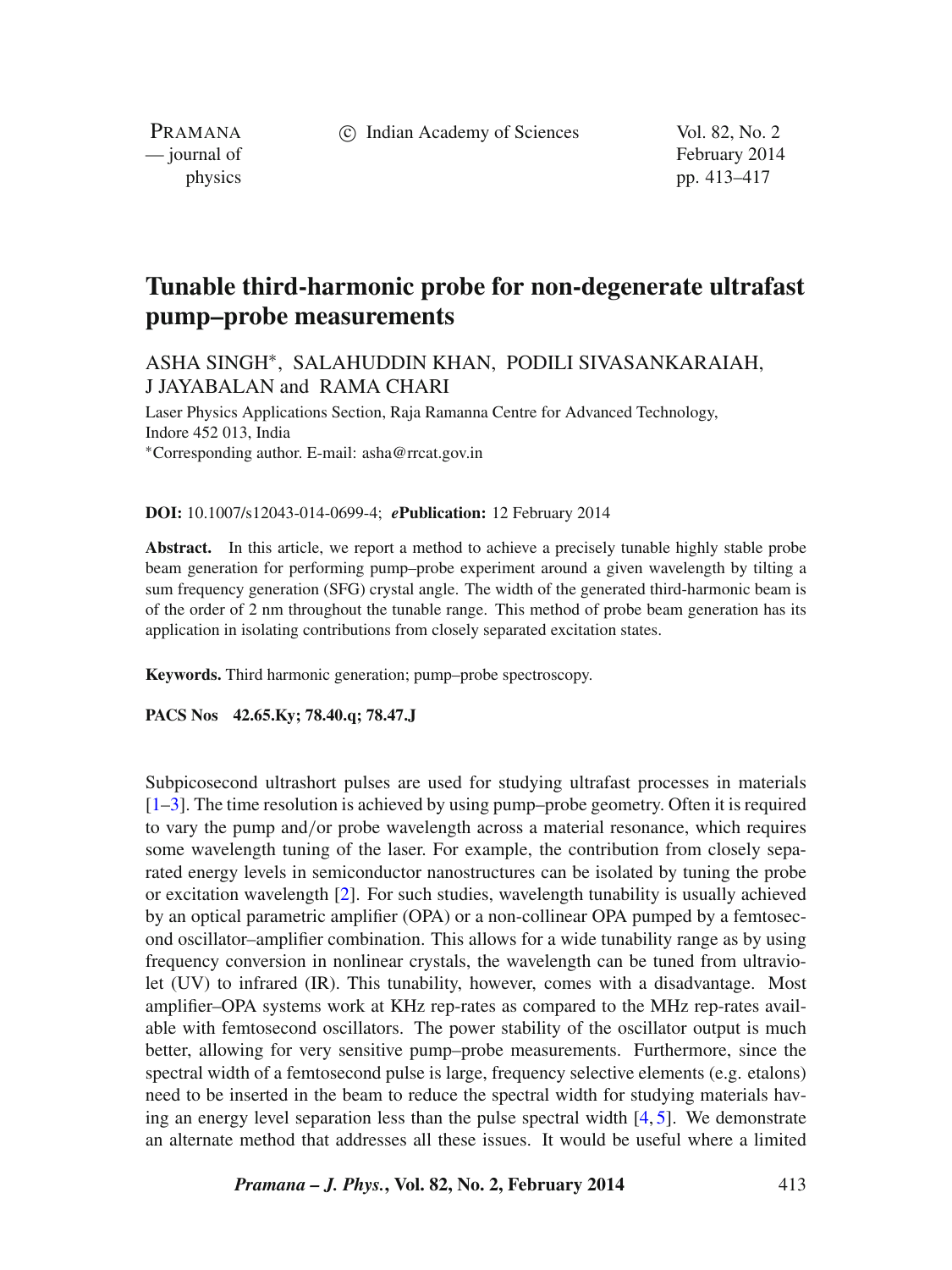range of tunability along with high sensitivity measurements is required. In this article, we report a method to achieve a precisely tunable, highly stable UV probe source by using sum frequency generation (SFG).

The experimental set-up used to generate the tunable UV pulses is shown in figure [1.](#page-1-0) Ti:sapphire laser oscillator provides ∼80 fs, 500 mW pulses at 800 nm with 82 kHz repetition rate. A beam splitter was used to split the beam into two with the power ratio of 20 : 80. The stronger beam was used to generate the second harmonic of the fundamental 800-nm pulse. To achieve a broad second harmonic spectrum and to have high conversion efficiency, a 0.2-mm thick beta-barium borate  $(\beta$ -BaB<sub>2</sub>O<sub>4</sub> or BBO) crystal was used for second harmonic generation (SHG). The unconverted fundamental beam was blocked by colour glass fitters. The 400-nm beam from the SHG crystal was collimated using a 10 cm focal length lens. The 400-nm beam was focussed on another BBO crystal with a 15-cm focal length lens. The power of frequency-doubled beam at the second crystal was measured to be 20 mW. The weaker 800-nm beam was also brought to the same crystal after passing through a variable delay line in order to time match the 800-nm and 400-nm beams at the crystal. The two beams interacted in the crystal to generate UV radiation at the sum frequency that corresponds to a wavelength of 267 nm. For the SFG, we have used type I non-collinear geometry. Since the fundamental and second-harmonic beams have orthogonal polarizations, a half-wave plate–polarizer combination was used to rotate the polarization of the fundamental beam. The BBO crystal used for SFG of 400 nm and 800 nm has a cut angle of 44.3° and was mounted on a rotating stage. The mounting was done in such a way that the position of the beams do not shift on the SFG crystal during rotation. The axis of crystal rotation is perpendicular to the plane of incidence.

To achieve temporal matching between the 800-nm and 400-nm beams, we have at first matched the fundamental beams at the SFG position using another SHG crystal cut at 29◦. For doing this, the unconverted 800-nm beam was allowed to pass through, while the 400-nm beam was blocked by suitable filters. After this time matching, the filter was changed to allow only 400-nm beam and the SHG crystal was replaced by the SFG crystal. Now polarization of the 800-nm beam is made to be parallel with the 400-nm beam. The delay between the pulses is now corrected for the difference in the path length of 400 nm and 800 nm. The final spatial overlap is confirmed using a CCD camera. The optical generated ∼266 nm beam was monitored with a fibre-based spectrograph (Ocean Optics HR4000).

<span id="page-1-0"></span>

**Figure 1.** The schematic of the pump and probe generation set-up. BS – Beam splitter, L – lenses, SHG – second-harmonic crystal, F – colour filters, P – polarizer, WP – wave plates and SFG – sum frequency crystal.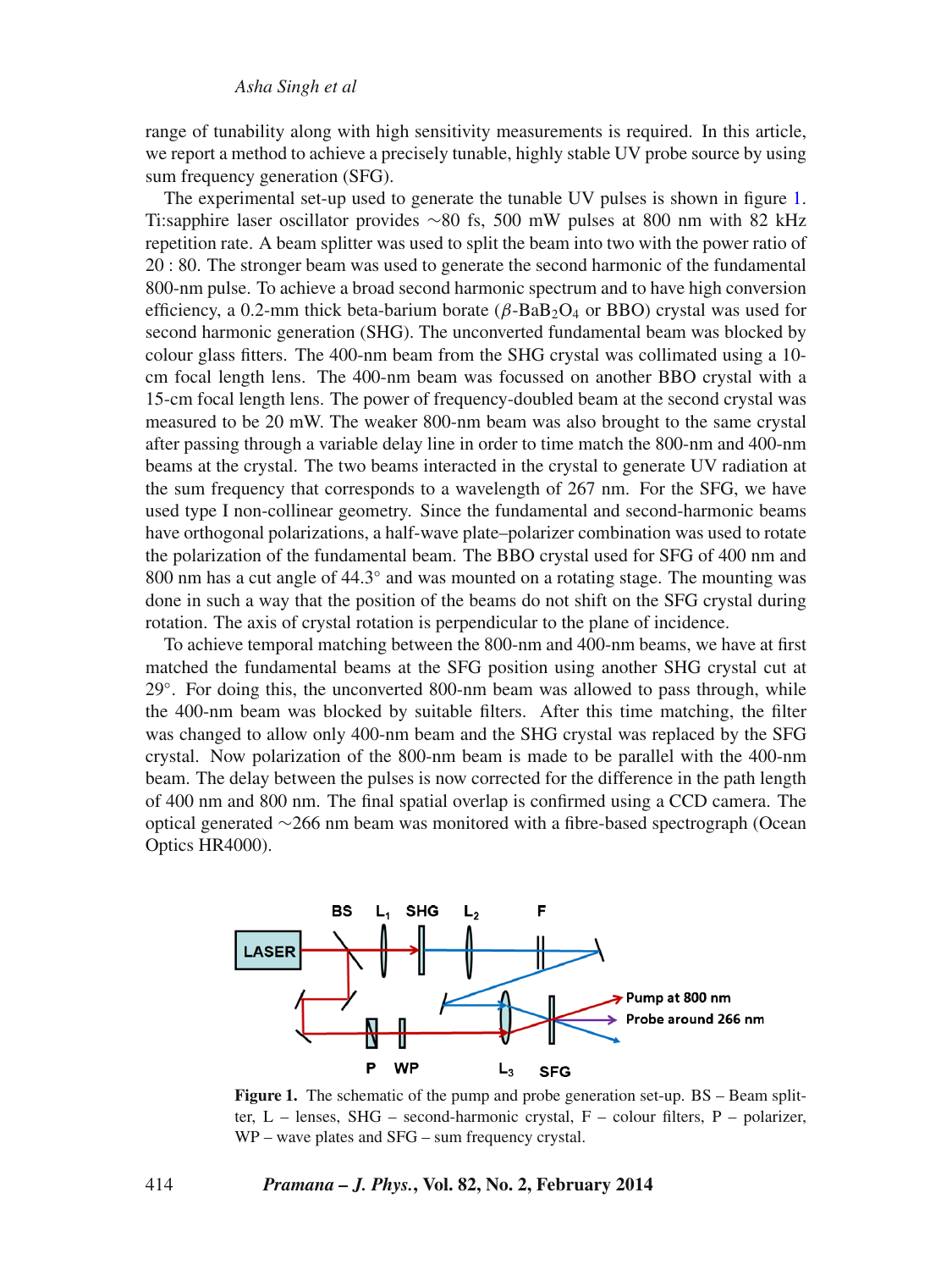<span id="page-2-0"></span>

**Figure 2.** The complete spectrum showing the fundamental, second-harmonic and third-harmonic beams.

Figure [2](#page-2-0) shows the recorded spectrum of all the three beams: the fundamental, the second-harmonic and the third-harmonic beams. The recorded spectrum clearly shows that the spectral width of the 400-nm pulse is less than that of the 800-nm beam. The  $\sim$ 266 nm pulse is even narrower. The full-width half-maximum (FWHM) of the fundamental, second-harmonic and third-harmonic beams were found to be 14 nm, 5 nm and 2 nm, respectively. Figure [3](#page-2-1) shows the variation of the peak power and energy of the third-harmonic beam as a function of the crystal tilt angle. Both peak at the theoretically calculated phase-matching angle for 800 nm. The width of the angle tuning curve is due

<span id="page-2-1"></span>

Figure 3. Variation of the peak power and integrated energy of the generated thirdharmonic beam with the tilt angle.

*Pramana – J. Phys.***, Vol. 82, No. 2, February 2014** 415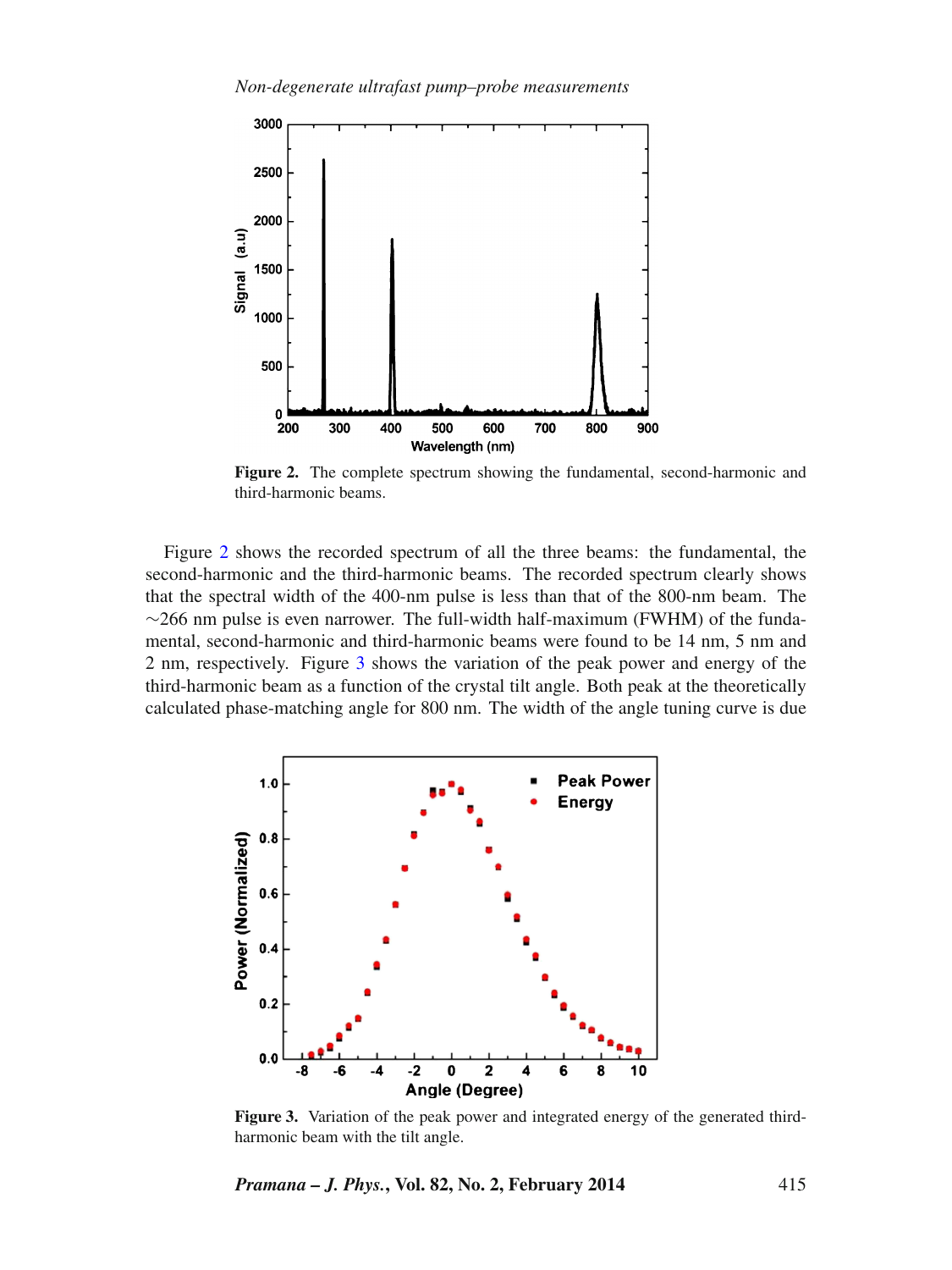<span id="page-3-0"></span>

**Figure 4.** The variation of spectrum of THG pulses with the crystal angle.

to the large spectral width of the femtosecond pulse. At different tilt angles, different spectral components could be producing the harmonic generation. Therefore, the thirdharmonic spectrum was recorded as a function of the crystal tilt angle, some of which are shown in figure [4.](#page-3-0) A continuous shift of the peak wavelength is observed in the thirdharmonic spectrum. Interestingly, the width of the third-harmonic beam remains of the order of 2 nm. Thus, we are able to generate a narrow spectrum pulse and fine-tune the wavelength over a short range (∼ 4 nm). Figure [5](#page-3-1) shows the smooth wavelength shift as the crystal angle is changed.

<span id="page-3-1"></span>

**Figure 5.** Variation of peak wavelength of third-harmonic beam as a function of tilt angle.

416 *Pramana – J. Phys.***, Vol. 82, No. 2, February 2014**